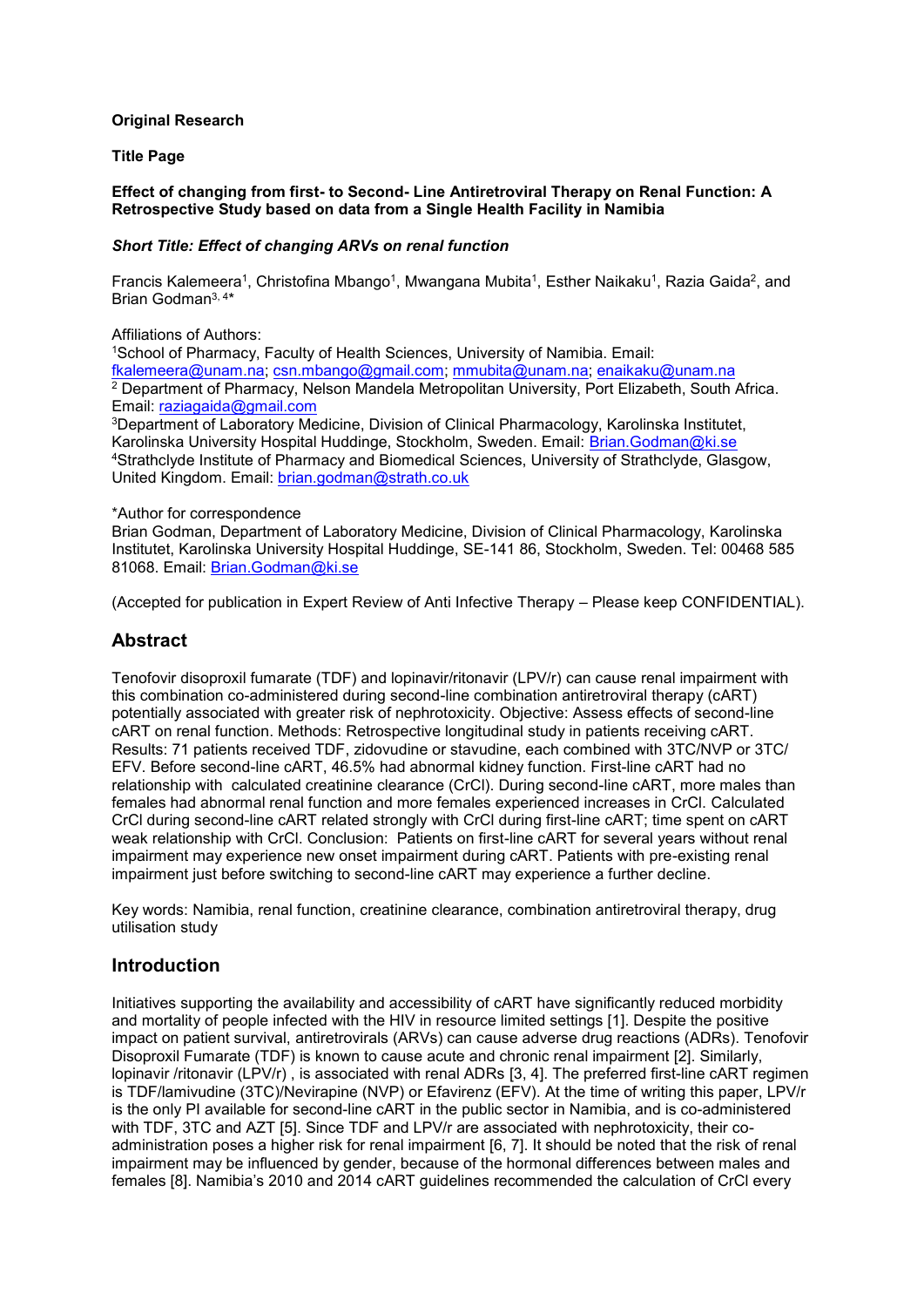six months for all patients receiving TDF-containing cART. The calculated CrCl provides evidence on which TDF's dosing intervals are either prolonged or unchanged [9]. Since Namibia is an ethnically diverse nation, the Cockcroft-Gault (C-G) method is preferred because it does not grade the patients' CrCl based on ethnicity.

TDF undergoes renal elimination through a combination of glomerular filtration and active tubular secretion. The efflux of TDF from the tubular cells into the filtrate is mediated by Adenosine-5'- Triphosphate Binding Cassette (ABC) C4 and Multi-Drug Resistance Protein-4 (MRP-4) and MRP-7 [10]. By inhibition of the mitochondrial DNA-polymerase gamma, TDF impairs the functioning of energy dependent transporters [11,12]. Ritonavir (RTV) has a minimal effect on MRP-4. Hence, the effects of ritonavir seem not to increase renal exposure to TDF [13]. Nevertheless, the coadministration of TDF with RTV is associated with increased risk of renal impairment, and it is believed that the inhibition of the permeation glycoprotein – MRP-4 – by RTV results in increased exposure of TDF to the proximal tubular cells [14,15].

In a letter to the editors of JAIDS<sup>1</sup>, Sorli *et al (*2008) said that the prevalence of kidney impairment amongst HIV infected patients receiving cART was 3.5% - 4.7%, and 15.5% among the black population [16]. Renal impairment is a cause for concern as it is an independent risk factor for cardiovascular disease (CVD) and is on the rise among HIV infected patients [17,18].

The co-administration of TDF and LPV/r and its effects on renal function in HIV-infected patients in Namibia has not been elucidated. As such, it was not known whether the risk of reduced renal function during the administration of cART was influenced by gender and/ or the length of time spent on second-line therapy. In this paper we present the outcomes, namely: decline or improvement, and give plausible explanations of these outcomes in HIV-infected patients who were receiving secondline cART to provide future guidance to decision makers.

## **Methods**

## **Study design**

This was a retrospective longitudinal study that employed a mixture of descriptive and analytical statistics.

## **Study setting**

The study was implemented at the HIV clinic at the Katutura Intermediate Hospital (KIH).

## **Study population**

A list of patients on second-line cART was generated from the electronic Dispensing Tool (EDT - The EDT is a computerised database that stores cART dispensing records for all patients receiving ART in the public sector in Namibia. The EDT provides the cART start date; all the medicine regimens the patient has received; any drug substitutions that were made, and the dates for any changes). Using key identifiers in the EDT, we accessed the patient care booklets (PCB) from which we extracted the data (PCBs are paper-based patient files which contain data on their medical, drug, and laboratory histories – including SeCr, and notes on progression of therapy). We acknowledge that changes in the frequency of clinic visits is one of the main interventions made to decongest HIV clinics, which happens in the majority of patients who are adherent to their ART and are responding well to the therapy.

Consistent with Namibia's ART guidelines, we calculated the CrCl. Similar to Bygrave *et al's* (2011) study on TDF and its effect on renal function, we categorised patients in their respective grades of renal function based on their CrCl as follows [9].

- **Definitions of renal function:** The categories of renal function into which the patients were classified are shown in Table 1.
- Any CrCl below 90ml/min was categorised as abnormal

<sup>1</sup> <sup>1</sup> Journal of Acquired Immuno-Deficiency Syndrome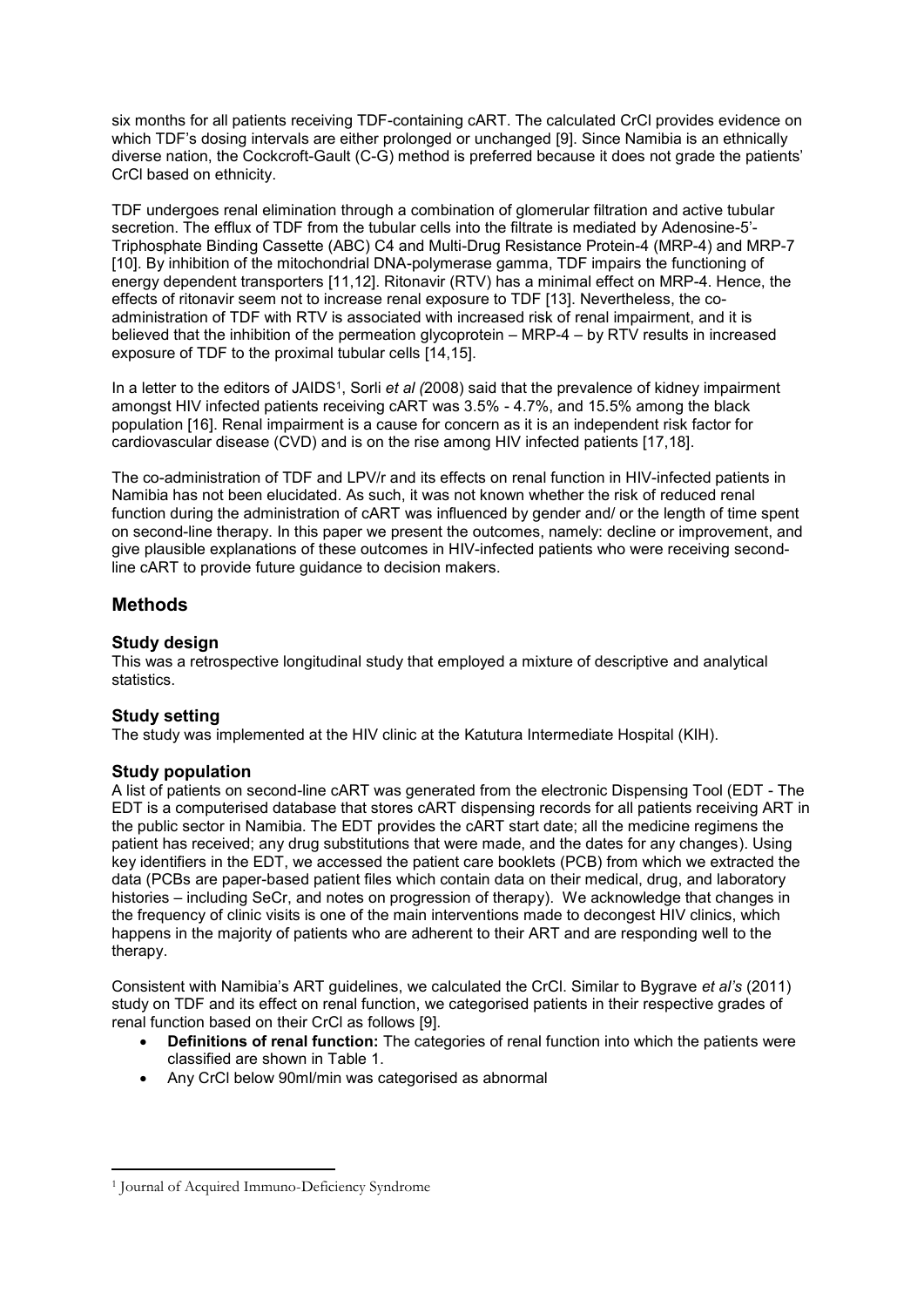Table 1: Renal function categories, based on CG calculation

| Grade          | CrCl       |
|----------------|------------|
| I (Normal)     | > 90       |
| $II$ (Mild)    | $60 - 50$  |
| III (Moderate) | $30 - 560$ |
| IV (Severe)    | <30        |

- Renal function was considered to have declined if the last CrCl during second-line cART was ≥25% less than the last CrCl during first-line therapy. In addition, when the SeCr was noted to have increased by ≥25%, during second-line cART, renal function was considered to have declined. A drop in CrCl from 20 - <25% was referred to as a reduction renal function
- Renal function was considered to have improved if the last CrCl during second-line treatment was ≥25% more than the last CrCl during first-line treatment. When the SeCr was noted to have decreased by ≥25%, during second-line treatment, coupled with a change of CrCl from abnormal to normal the renal function (even though the CrCl was <25%), this was considered to have improved

#### . **Ethics**

Anonymity of the patients and confidentiality with the data was assured. The study was approved first by the School of Pharmacy, Faculty of Health Sciences: University of Namibia, then by the Ministry of Health and Social Services (MoHSS), Namibia.

### **Statistical analysis**

Frequency data was described and presented in tables. We used the Binomial Distribution test to assess whether the decline in renal function (that is, CrCl ≥25%) was statistically significant. We used McNemar's test to assess the changes in CrCl based on any reduction or increase ≥20ml/min. We used the Chi-square Test to determine if there was a difference between the number of males and females with abnormal renal function at the end of first-line cART, and during second-line treatment; and to assess the possible relationship between the first-line cART regimens and renal function. We used scatter plots and Spearman Correlation Co-efficient to visualise and explain the relationships between CrCl values; CrCl and patient age; and CrCl and time spent on second-line therapy. We used Spearman Correlation Co-efficient to explain the strength of relationships between the above mentioned variables. The confidence level was set at 95% and the statistical significance at a p-value  $of < 0.05$ 

# **Findings**

## **Frequency: Demographics and ART data**

A total of 71 patients who were receiving second-line ART at KIH were included in the study. Female patients made up 57.7% of the population. The average age of the population at the time of switching from first-line to second-line cART was 42 years. The first-line ART regimen they received was TDF/3TC, AZT/3TC, and D4T/3TC each combined with either NVP or EFV. These patients spent an average of 5.2 years on first line cART. At the time of data collection, they had spent an average of 1.8 years on second-line cART (Table 2). All patients received TDF/3TC/AZT/LPV/r as the secondline regimen (Table 2), which was prescribed following evidence of immunologic, virologic, and clinical failure. Overall, Table 2 documents the total number of patients, the number per regimen, and the time period spent on first- and second- line ART by gender.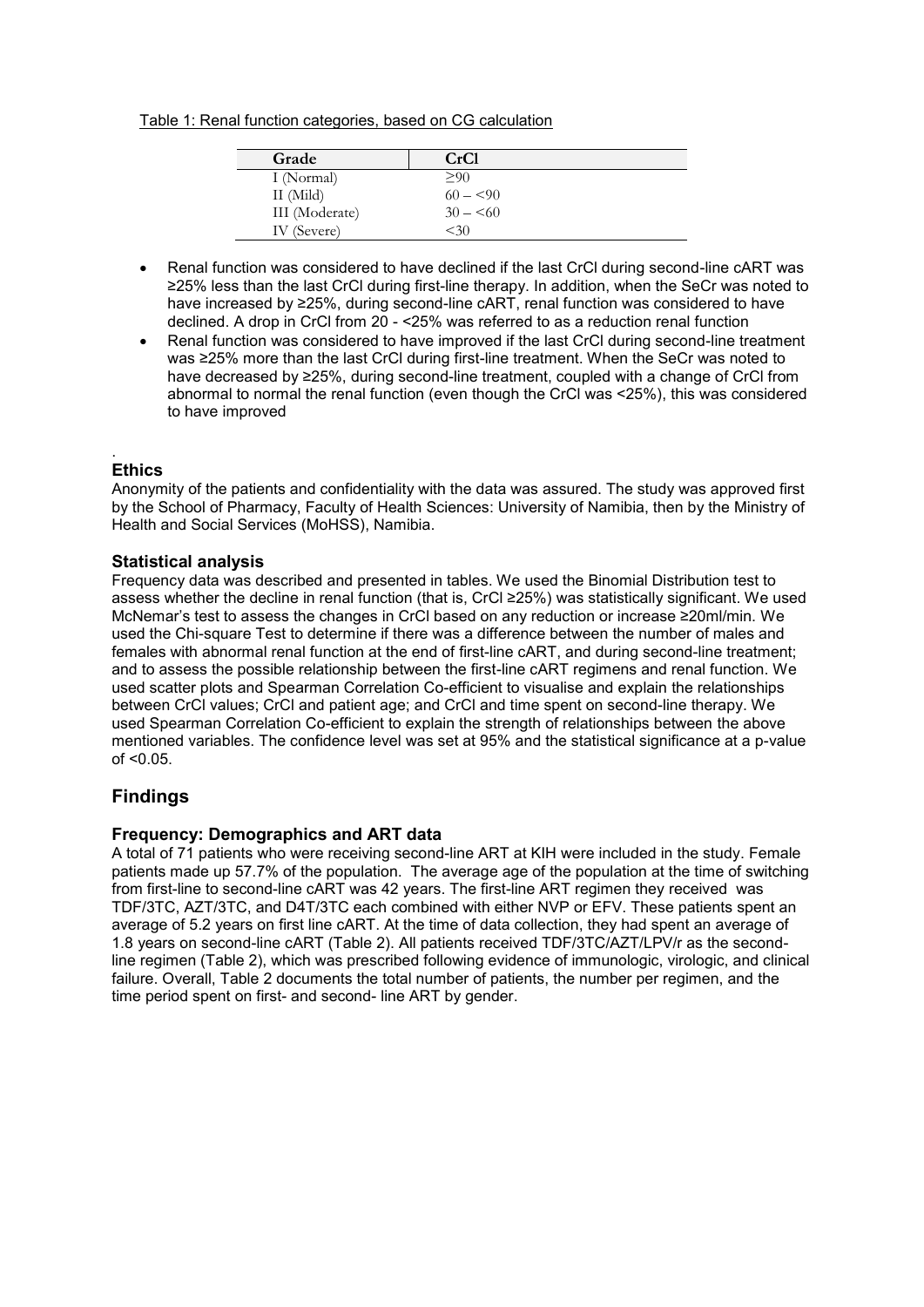|                                     | A11              | <b>Females</b>   | <b>Males</b>     |
|-------------------------------------|------------------|------------------|------------------|
| Total number of patients            | $71(100\%)$      | $41(57.7\%)$     | 30 $(42.3\%)$    |
| Average age of the patients (years) | 42 $(26 - 55)$   | 41 (29-55)       | $43(26-51)$      |
| <b>First line ART Regimens</b>      |                  |                  |                  |
| TDF/3TC/EFV                         | $18(25.4\%)$     | 11 $(15.4\%)$    | $7(10.0\%)$      |
| TDF/3TC/NVP                         | $25(35.2\%)$     | 13 $(18.3\%)$    | 12 (16.9%)       |
| TDF/FTC/NVP                         | $1(1.4\%)$       | $1(1.4\%)$       |                  |
| AZT/3TC/EFV                         | $2(2.8\%)$       | $1(1.4\%)$       | $1(1.4\%)$       |
| AZT/3TC/NVP                         | 14 (19.7%)       | $9(12.7\%)$      | $5(7.0\%)$       |
| D4T/3TC/EFV                         | $5(7.0\%)$       | $1(1.4\%)$       | $4(5.6\%)$       |
| D4T/3TC/NVP                         | $6(8.5\%)$       | $5(7.0\%)$       | $1(1.4\%)$       |
| Second line ART Regimen             |                  |                  |                  |
| $TDF/3TC/AZT/LPV-r$                 | 71               | 41               | 30               |
| Mean years on 1st line ART (range)  | $5.2(1.2 - 10)$  | $5.2(1.2 - 9.9)$ | 5.3 $(1.3 - 10)$ |
| Mean years on 2nd line ART (ranget) | $1.8(0.7 - 2.6)$ | $1.8(0.7 - 2.6)$ | $1.7(0.7 - 2.6)$ |

Table 2: Demographics and ART regimen data distributed by gender

## **Findings related to kidney function**

#### *SeCr tests*

At the time of data collection, the patients had undergone two to five SeCr tests (Table 3).

Table 3: Number of SeCr results per-patient and outcomes on SeCr and CrCl

| Period                                            | Number of              |                 |  |
|---------------------------------------------------|------------------------|-----------------|--|
|                                                   | SeCr tests per patient | <b>Patients</b> |  |
|                                                   |                        | $20(28.2\%)$    |  |
| Before and after switching to<br>second-line cART |                        | 28 (39.4%)      |  |
|                                                   |                        | 18 (25.4%)      |  |
|                                                   |                        | $(7.0\%)$       |  |

#### *CrCl results before second-line ART*

Before initiation of second-line ART, almost half (46.5%, n=33) of the patients had abnormal renal function (that is <90ml/ min). Females and males accounted for 25.4% and 21.1%, respectively (Table 4). Overall, Table 4 documents the total number (percentage) of patients with normal kidney function at the end of first-line cART, which was slightly higher than the number with abnormal renal function. There was no statistically significant difference between females and males in the numbers of patients with abnormal renal function (p=0.61), (Table 4).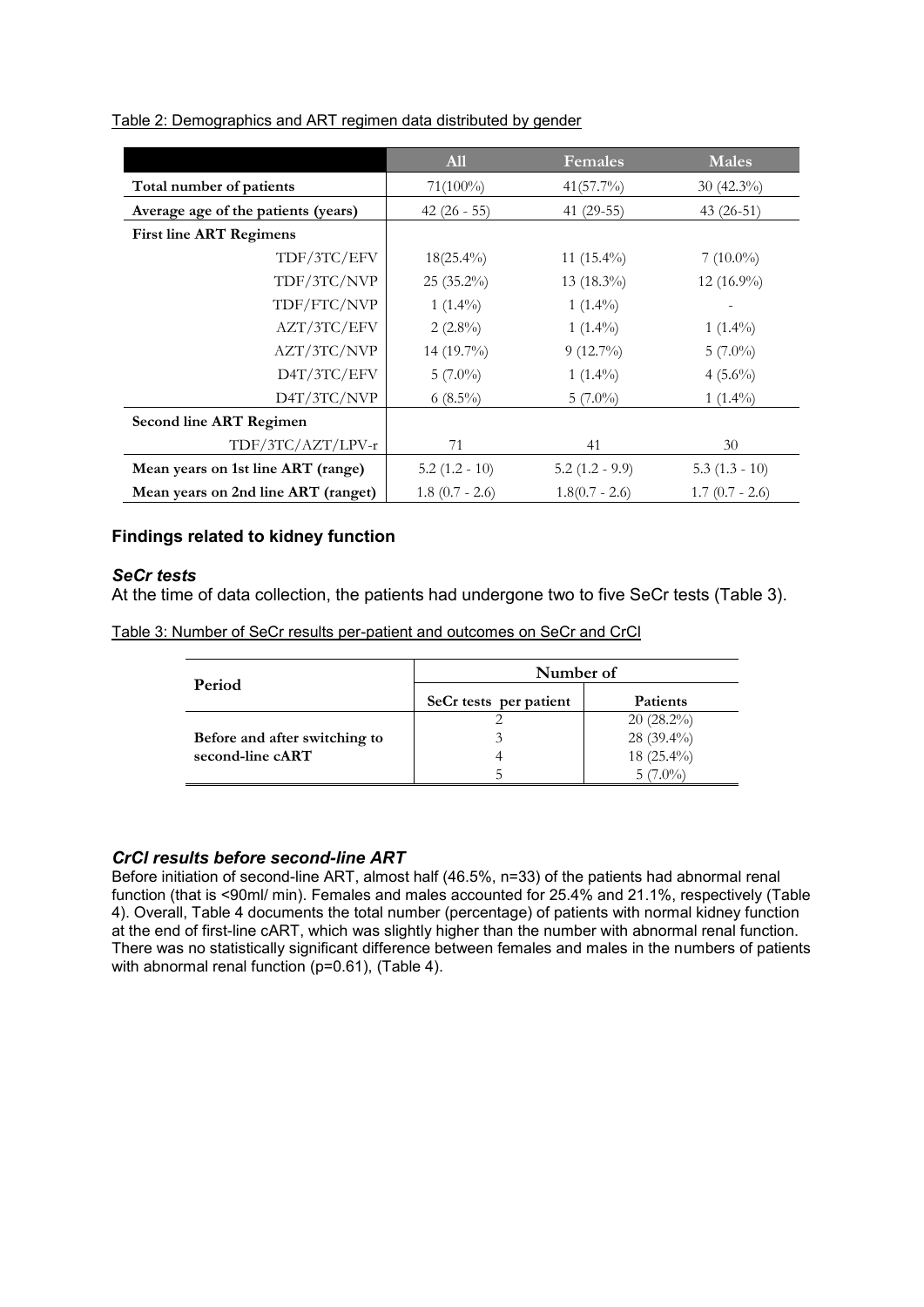Table 4: Grades of renal function at the end of first-line ART

| <b>Grade of Renal Function</b>          | <b>Number of Patients</b> |              |              |  |
|-----------------------------------------|---------------------------|--------------|--------------|--|
|                                         | All                       | Female       | Male         |  |
| Grade I $(\geq 90 \text{ml/min})$       | $38(53.5\%)$              | $23(32.4\%)$ | $15(21.1\%)$ |  |
| Grade II $(60 - \leq 90 \text{ml/min})$ | $32(45.1\%)$              | $18(25.4\%)$ | $14(19.7\%)$ |  |
| Grade III $(30 - 60 \text{ ml/min})$    | $1(1.4\%)$                |              | $1(1.4\%)$   |  |
| Grade IV $(< 30$ ml/min)                |                           |              |              |  |

## *CrCl results during second-line ART*

During second-line cART, the proportion of patients with abnormal renal function was not different from that during first line cART (46.5%, n=33). However, there were more males than females with abnormal renal function (p=0.01) (Table 5). The numbers (percentages) of patients who experienced decline, reduction, or improvement in CrCl and SeCr are shown in tables 6a (Tables 6b and 6c are extracts from table 6a). Overall, eight of the patients with ≥25% decline in CrCl also moved from grade I to grade II of the renal function grading system (Table 6). Four experienced a worsening of grade II. Of the patients who experienced a decline in SeCr ≥25ml/min, two had a change from abnormal renal function (78 and 79ml/min) to normal renal function (96ml/min and 95ml/min, respectively). Four of them had normal renal function.

Based on the binomial distribution test, a significant decline (≥25%) in CrCl, as opposed to improvement (≥25% reduction in SeCr coupled with a change from abnormal to normal CrCl), was observed (p = 0.000). Similarly, an analysis by McNemar's test, based on the fact that CrCl dropped by ≥25% in 12 patients and none had an increment in CrCl ≥25%, we found that there was a significant change in the number of patients who changed from normal to abnormal renal function (p  $=0.000$ ).

| <b>Grade of Renal Function</b>          | <b>Number of Patients</b> |              |              |
|-----------------------------------------|---------------------------|--------------|--------------|
|                                         | All                       | Female       | Male         |
| Grade I $(\geq 90 \text{ml/min})$       | $38(53.5\%)$              | $27(38.0\%)$ | $11(15.5\%)$ |
| Grade II $(60 - \leq 90 \text{ml/min})$ | $31(43.7\%)$              | $13(18.3\%)$ | $18(25.4\%)$ |
| Grade III $(30 - 60 \text{ ml/min})$    | $2(2.8\%)$                | $1(1.4\%)$   | $1(1.4\%)$   |
| Grade IV $(-\leq 30 \text{ ml/min})$    |                           |              |              |

### Table 5: Grades of renal function during second line ART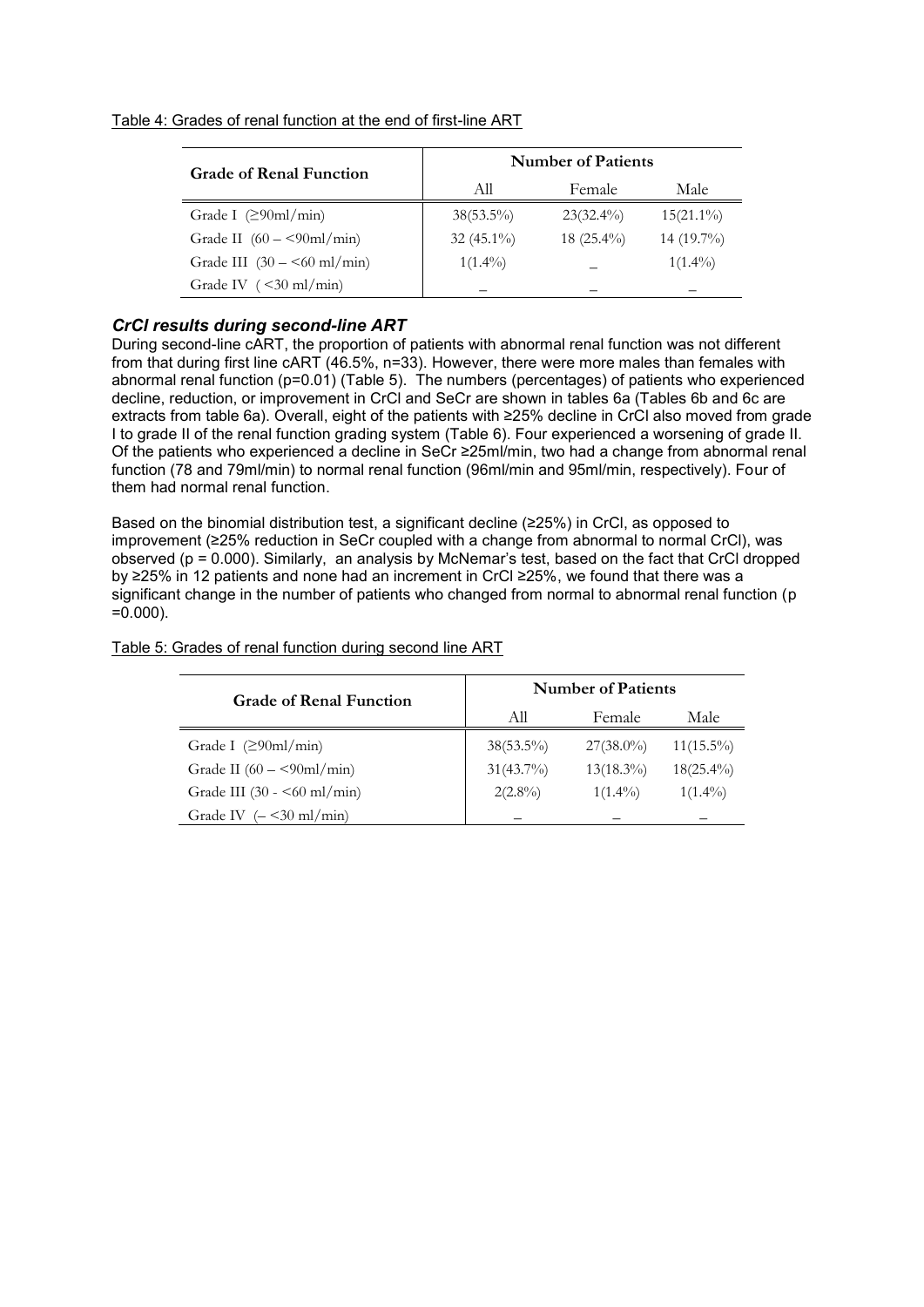Table 6a: Numbers of patients with changes in renal function based on CrCl and SeCr

|                                 | Number $(\%)$ of Patients |               |                                |
|---------------------------------|---------------------------|---------------|--------------------------------|
|                                 | CrCl                      | <b>SeCr</b>   |                                |
| Percentage<br>reduction in CrCl |                           |               | Percentage increase in<br>SeCr |
| $\geq$ 25%                      | $12(16.9\%)$              | $3(4.2\%)$    | $\geq$ 25%                     |
| $10 - 520\%$                    | 23 (32.4%)                | 11 $(15.5\%)$ | $10 - 520\%$                   |
| $< 10\%$                        | $13(18.3\%)$              | $22(31.0\%)$  | $< 10\%$                       |
| Sub-totals                      | 59 (83.1%)                | 39(54.9%)     |                                |
| Percentage increase<br>in CrCl  |                           |               | Percentage decrease in<br>SeCr |
| $\geq$ 25%                      |                           | $6(8.5\%)$    | $\geq$ 25%                     |
| $20 - 525\%$                    | $3(4.2\%)$                | $3(4.2\%)$    | $20 - 525\%$                   |
| $10 - 520\%$                    | $3(4.2\%)$                | $9(12.7\%)$   | $10 - 520\%$                   |
| $< 10\%$                        | $6(8.5\%)$                | 14 (19.7%)    | $< 10\%$                       |
| Sub-totals                      | $12(16.9\%)$              | $32(45.1\%)$  |                                |

### Table 6b: Gender-based breakdown of CrCl outcomes of renal function during second-line ART

|                                           | <b>Number of Patients</b> |                |              |
|-------------------------------------------|---------------------------|----------------|--------------|
| <b>Renal function status</b>              | A11                       | <b>Females</b> | <b>Males</b> |
| Decline in CrCl $\geq$ 25%                | $12(16.9\%)$              | $4(5.6\%)$     | $8(11.3\%)$  |
| Decline or improvement in CrCl $\leq$ 25% | 59 $(83.1\%)$             | $37(52.1\%)$   | $22(30.9\%)$ |
| Improvement in CrCl $\geq$ 25%            |                           |                |              |

## Table 6c: Gender-based breakdown of SeCr outcomes of renal function during second-line ART

|                                           | <b>Number of Patients</b> |                |              |
|-------------------------------------------|---------------------------|----------------|--------------|
| <b>Renal function status</b>              | All                       | <b>Females</b> | <b>Males</b> |
| Increase in SeCr $\geq$ 25%               | $3(4.2\%)$                | $1(1.4\%)$     | $2(2.8\%)$   |
| Increase or decrease in SeC $r \leq 25\%$ | $62(87.3\%)$              | $36(50.7\%)$   | $26(36.6\%)$ |
| Decrease in SeCr $\geq$ 25%               | $6(8.5\%)$                | $4(5.6\%)$     | $2(2.8\%)$   |

#### *Effect of first-line ART regimens on CrCl*

There was no difference between TDF-based and TDF-sparing first-line ART regimen, on the CrCl (95% CI: 102 [94-111] vs. 95 [87-102] ml/min; p=0.78). Furthermore, we observed that the type of first-line (TDF-based vs. TDF-sparing) regimen did not influence the CrCl during second-line ART (95%CI: 105 [96-114] vs. 96 [87-104] ml/min; P=0.90).

# **Relationships between variables**

- There was a strong positive relationship between the CrCl before second line therapy and the CrCl during second line cART (r=0.8; p=0.000)
- There was a mild-strength negative relationship between patient age and CrCl during first line cART (r=0.3)
- During second-line cART, the relationship was similar to that observed during first-line ART; however, it was slightly stronger (r=0.4)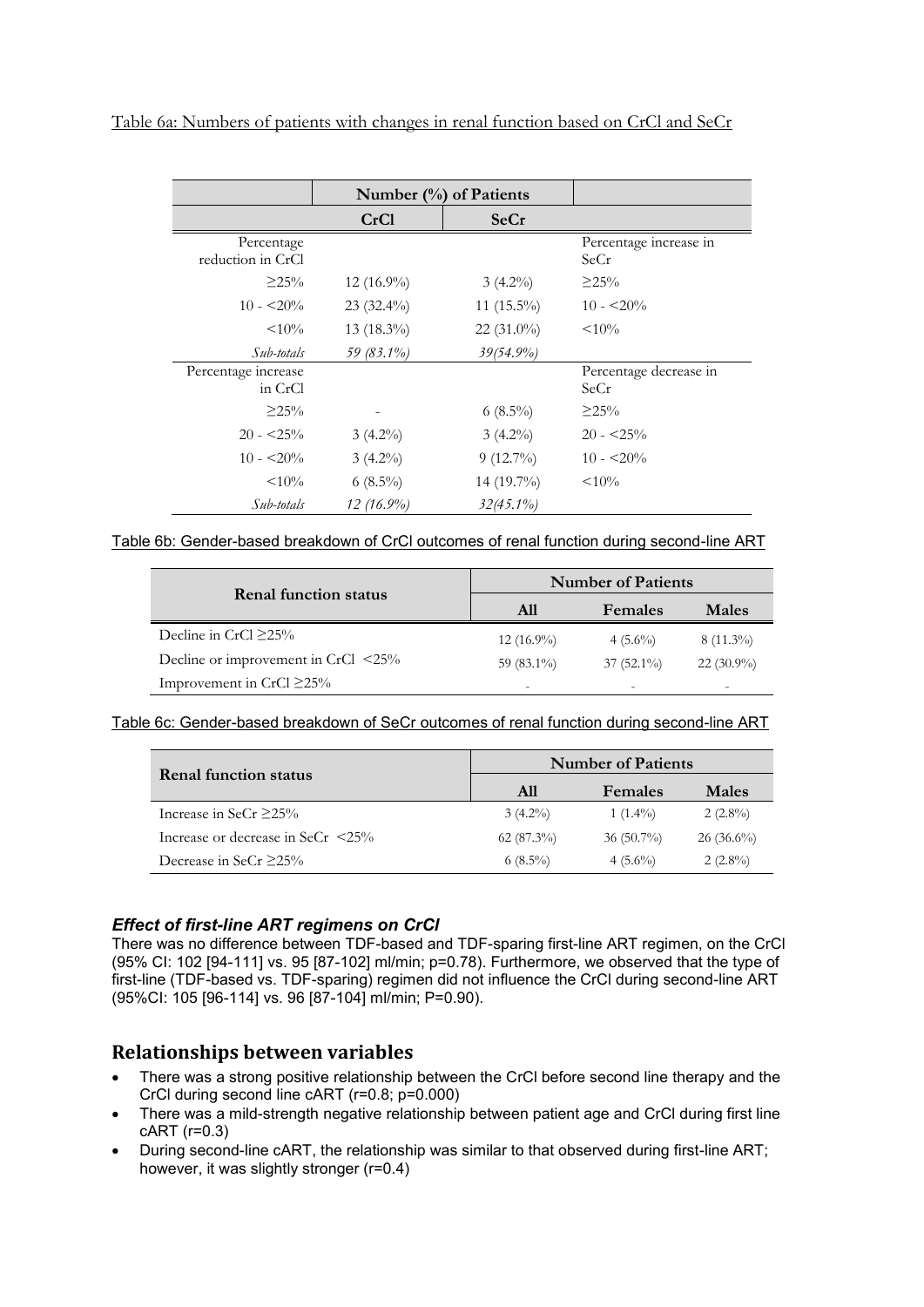There was no covariance between the time spent on cART and CrCl during second- line cART treatment (r=0.1, p>0.05),

Overall, CrCl did not co-vary with time spent on first line or second line cART (Figures 1 and 2).



## **Discussion**

1

#### **Renal Function during First-line cART**

In our study, the proportion of patients with renal impairment during first-line treatment was large, but this observation was not interpretable as an increased incidence of ARV-induced renal disease for a number of reasons. Firstly, the patients had experienced treatment failure, and were therefore not representative of the population of patients normally receiving first-line treatment. Secondly, some patients may have experienced HIV-associated renal impairment as their viral load was high. Thirdly, pre-existing renal impairment at the time of cART initiation could have been a contributing factor for renal impairment before switching to second-line treatment. Lastly, because of lack of data concerning co-morbidities, other potential causes of renal impairment could not be ruled out.

#### **Decreased Renal Function during Second-line cART**

Some patients, who had normal renal function before switching, experienced new onset decline in CrCl. Others seemed to experience a further reduction in CrCl. A large multinational cohort study – The D:A:D<sup>2</sup> Study – had shown that renal impairment progresses with increasing time of exposure to TDF [19]. However, due to the great inter-patient variability in this study, the length of exposure to TDF-containing cART was weakly associated with the decline in CrCl (r=0.1). Since the population we studied was small and different in structure to that of the D:A:D study, we do not believe our findings are different to those of the D:A:D study. Advancing age is a known risk factor for reduced renal function [20]. Our findings are in agreement with this physiological norm, although the strength of the relationship between age and CrCl during second-line cART was moderate (r=0.4). A low CrCl before initiation of cART is another risk factor for further decline in renal function, especially if patients are exposed to nephrotoxic agents [21]. For that reason, the Namibian cART guidelines recommend the avoidance of TDF in patients with a CrCl below <60ml/min [5,22]. In a study by Gallant and Moore (2009), TDF-based first-line treatments were shown to cause an initial decline in renal function which lasted around 180 days [23]. A similar result was shown in a study by Miguel et al. (2008) [24]. As such, patients with a CrCl <60ml/min may experience a clinically significant regression in their renal function necessitating TDF's withdrawal. The perfect positive co-variation (r=0.9) of the baseline with

<sup>2</sup> Data Collection on Adverse Events of Anti-HIV Drugs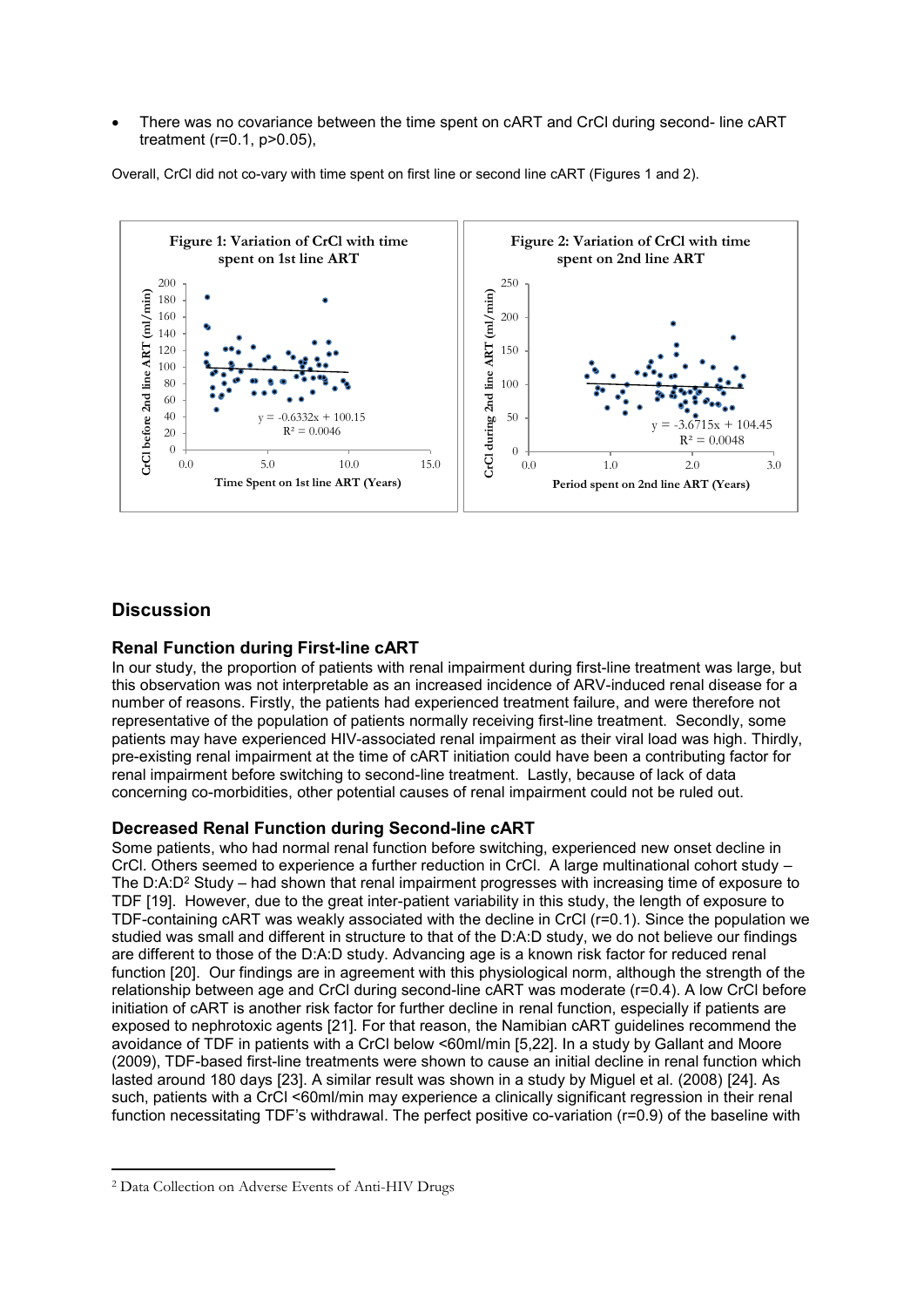the outcome CrCl observed in this study is in agreement with this rule. However, the few cases of new-onset declines in, and cases of normalisation of renal function, are diversions to this rule.

This information calls for further observation and assessment of the safety of recommended secondline treatments in Namibia. On the other hand, the observed decline in renal function may have stabilised at stage II of renal function, meaning that further declines are not expected. The pharmacodynamic interaction between TDF and LPV/r partly explains the pathological basis of newonset and further declines in renal function.

#### **Improvement of renal function /CrCl**

Some patients who had abnormal renal function at the end of first line therapy experienced improvement. Some experienced a rise in CrCl <25%. The patients whose renal function improved (CrCl increased by ≥25%), and those whose CrCl increased by 20 - <25% -, had received first-line treatment for a mean period of 3.2 years. Consequently, ARV-associated nephropathy is worth suspecting. However, the increment in CrCl that occurred during the administration of two nephrotoxic agents – TDF and LPV/r - leaves room for one possible explanation, i.e. the renal impairment that occurred in this particular group of patients was HIV-associated due to treatment failure.

Renal impairment in the setting of treatment failure can be judged to be induced by TDF, but this may not always be the case. Consequently, detection of renal impairment in patients receiving TDFcontaining cART can falsely increase pharmacovigilance-based reports of TDF-associated renal impairment, and the time of occurrence and the other clinical events at that particular time need to be taken into account before TDF is assumed to be the cause of the observed renal impairment. One key observation is that the majority of patients who were observed to have experienced renal impairment during second-line cART (n=11) had a CrCl >50ml/min, the threshold below which TDF's dosage is advised [25].

#### **Limitations**

Our study had a number of limitations. Firstly, we categorised some patients' renal function on the basis of one or two SeCr results, yet SeCr levels are known to vary in the same patient due to factors other than renal impairment, e.g., the factors associated with an increase in SeCr include an increase in muscle mass, some co-administered drugs such as trimethoprim and cimetidine, and the ingestion of cooked meats. Factors associated with a decrease in SeCr include muscle wasting, amputation, and a vegetarian diet [26]. Consequently, misclassification of renal function could not be ruled out from our findings. Nevertheless, the majority of patients we observed to have experienced a decline in their renal function (10 out of 12) had more than two SeCr tests during second-line treatment: five had three, four had four, and one had five tests, and these tests were carried out between 0.8 – 2.2 years - these patients had spent a mean of 1.7 (1.3-2.2) years on second line cART. The Namibia cART guidelines that were in force during this study recommended that patients' renal function should be assessed every six months. Based on the number of SeCr tests carried out for these patients, the Namibia cART guidelines were generally complied with. However in light of the fact that there were unmeasured confounders, we advise that there is caution around these findings. The same caution, for the same reasons, should be exercised when interpreting the findings for patients who seemed to experience an increase in CrCl. Secondly, our study only had a relatively small number of patients. This was due to the fact that our facility only had relatively few patients receiving second-line treatment. Thirdly, we acknowledge that we did not abstract data on renal function pre- first-line, and this missing data led to speculations about the findings at the end of first-line, even though these speculations were clinically sound. Fourthly, there was variation in the length of time between the last measurement of SeCr and the switch date. It could have been that the CrCl just before switching was lower or even higher than what we considered as baseline. However, the fact that renal function was observed to improve during second-line treatment appears to addresses the concern for low CrCl, but for high CrCl patients this would mean no change in renal function. Overall though we believe our findings are valid and provide direction to the authorities in Namibia.

## **Conclusion**

Exposure to second-line ART is likely to result in two major outcomes with respect to renal function, namely: decline or improvement. Our findings showed that patients who have received first-line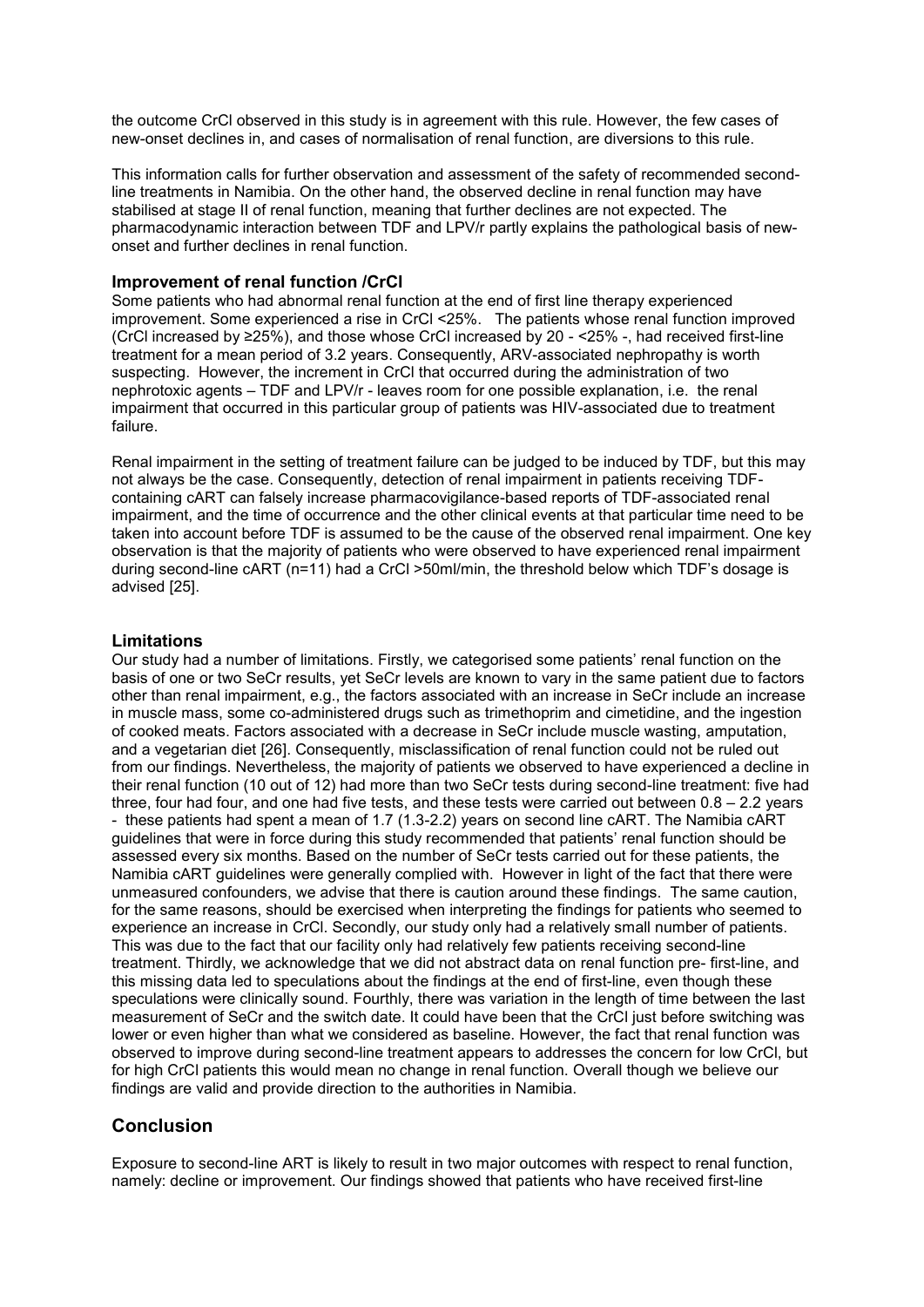regimens for several years without renal impairment may experience new onset renal impairment during second-line treatments containing TDF, 3TC, AZT and LPV/r. Our findings also showed that patients who were switched to second-line cART with pre-existing renal impairment may experience a further decline in renal function. For these two categories of patients – new onset and worsening renal impairment - the decline in renal function was likely drug induced. To identify the causative agent is challenging as the renal impairment may be caused by TDF alone or a combination of TDF and LPV/r, or RTV alone.

Renal impairment that co-occurs with failure of first-line treatment may be HIV- rather than ARV related. Our study also showed that the outcome of renal function during second-line treatment was instrumental in determining whether the former or the latter was the cause of renal impairment during first-line therapy. If the cause was HIV-related, resolution of renal impairment would occur following the use of potent second-line regimens. When a further decline in renal function occurs during the use of potent second-line regimens, the suspicion for it being ARV-induced is stronger, whether or not TDF was part of the first-line regimen.

Our findings showed that male patients were more at risk of renal impairment than female patients when exposed to second-line regimens containing TDF and LPV/r. However, notice should be given to the small sample size and to the relatively short time spent on second-line regimens among our patient population.

Pre- second-line CrCl could be a predictor of the CrCl during second-line treatments; however, new onset renal impairment and improvements in renal function cannot be ruled out. Careful follow up with renal function tests for all patients receiving second-line treatment is clinically valuable. We could not conclude though on the possible future outcomes of renal function for those patients whose renal function was normal before and during second-line cART.

Since renal impairment increases a patient's risk of CVD, further studies need to be undertaken to estimate the prevalence of renal impairment during first- and second- line cART in Namibia. This includes patients of both sexes given the low numbers of female patients in most studies amongst Western populations. The estimated prevalence will be useful for justification of possible interventions such as the replacement of TDF with TAF in resource limited settings, as the latter may be safer, but possibly more costly. Such information could also be used for the design of measures to protect patients against CVD.

# **Key Messages**

- Patients who received TDF-containing cART during first-line treatment and do not develop renal impairment, may develop renal impairment during second-line cART. Continued monitoring of renal function is critical.
- Concurrent renal impairment with cART failure could result in over reporting of TDF-related renal reactions, giving a wrong perception of TDF's safety. Consequently, it is advisable for health care workers to report the incident as TDF-related only if renal impairment persists or declines further during the use of a potent second-line regimens.
- The presence of renal impairment during the use of TDF/3TC/EFV or NVP, does not contraindicate the prescription of TDF/3TC/AZT/LPV/r, but the patients' renal function should be monitored regularly
- HIV infected men are more susceptible to renal impairment associated with TDF/3TC/AZT/LPV/r than women.
- A larger and robust study is required to assess renal function in first- and second- line patient groups

## **Acknowledgements and financial disclosure**

There are no conflicts of interest from any author and there was no writing assistance with the production of this paper.

The write up of this publication was in part supported by a VR-Link grant from Swedish Research Council (VR-Link 2013-6710).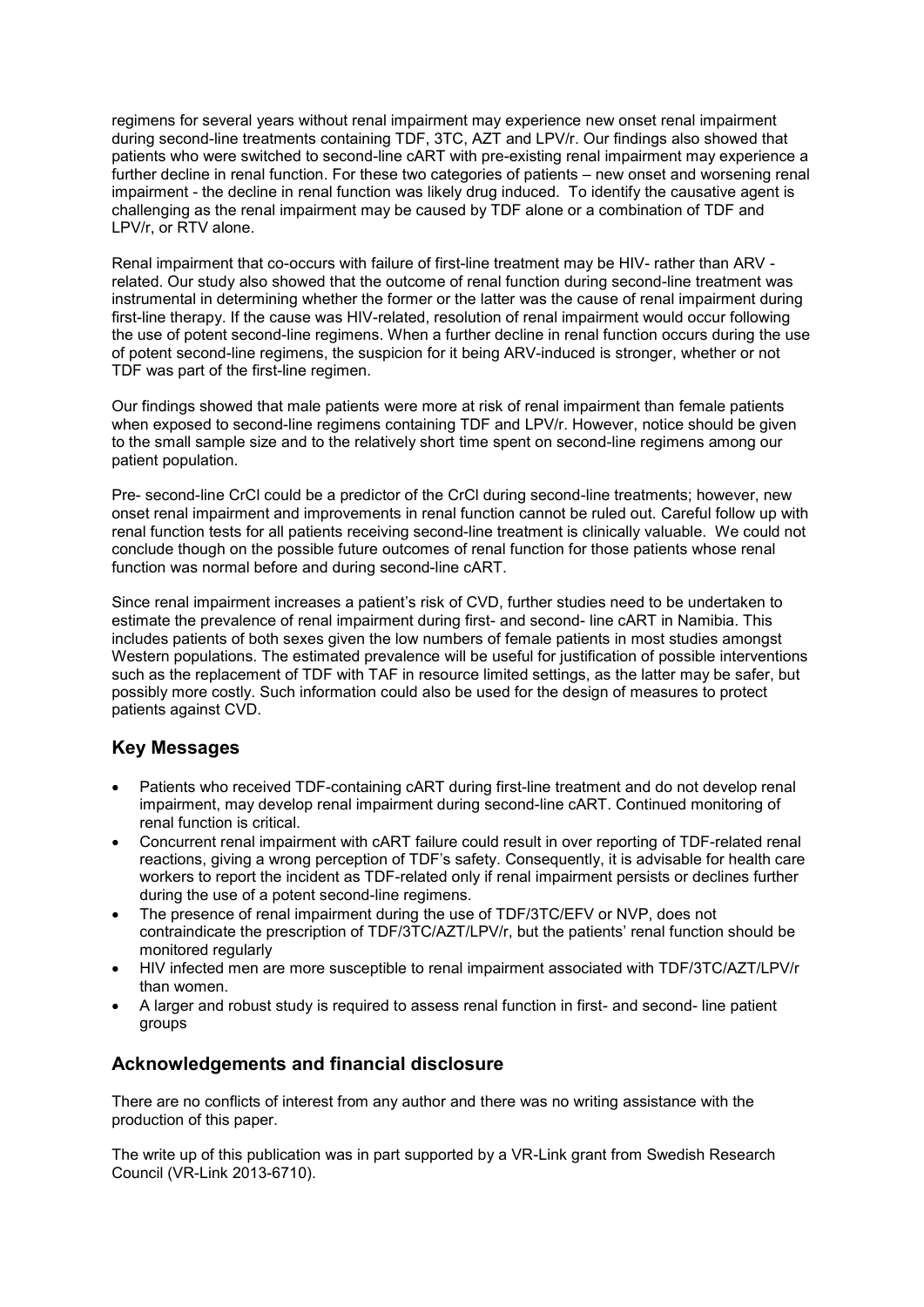### **Reference**

- [1] Lawn SD, AD Harries , R Wood, "Strategies to reduce early morbidity and mortality in adults receiving antiretroviral therapy in resource-limited settings," *Curr Opinion HIV AIDS,* pp. Jan;5(1):18- 26.doi:10.1097/COH.0b013e328333850f., 2010.
- [2] Fernandez-Fernandez B, Montoya-Ferrer, AB Sanz, MD Sanchez-Nino, CM Izquierdo, J Poveda, V Sainz-Prestel, N Ortiz-Martin, A Parra-Rodriguez, R Selgas, M Ruiz-Ortega, J Egido, and A Ortiz, "Tenofovir Nephrotoxicity: 2011 Update," *AIDS Research and Treatment,* vol. Volume 2011 (2011), no. Article ID 354908, 11 pages, p. 11, 2011.
- [3] Shafi T, MJ Choi, LC Racussen, LA Spacek, C Berry, M Atta, and DM Fine, "Ritonavir-Induced acute kidney injury: kidney biopsy findings and review of literature," *Clin Nephrol,* pp. February; 75(01): 60-64, 2011.
- [4] M. Boffito, From Concept to Care: Pharmacokinetic Boosting of Protease Inhibitiors, London: Physicians Research Network, Inc(R), New Yor City., 2004.
- [5] Ministry of Health and Social Services, Namibia, in *National Guidelines for Antiretroviral Therapy*, Windhoek, 2015, p. 13.
- [6] Ketan K Patel, Atul K Patel, Jagdish K Patel, "Tenofovir-associated Renal Dysfunction in Clinical Practice: An Observational Cohort from Wester India," *Indian J Sex Transm Dis,* vol. 31, no. 1, pp. 30- 34, 2010 Jan-Jun.
- [7] Ying Cao, Yang Han, Jing Xie, Qu Cui, Lixia Zhang, Yijia Li, Xiaojing Song, Ting Zhu, Taisheng Li, "Impact of a Tenofovira Disoproxil Fumarate plus Ritonavir-boosted Protease Inhibitor-based Regimen on Renal Function in HIV-infected Individuals: A prospective, Multicentre Study," *BMC Infectious Diseases,* vol. 13, no. 301, 2013.
- [8] I Sabolic, AR Asif, WE Budach, C Wanke, A Bahn, G Burckhardt, "Gender Differences in Kidney Function," *Pflugers Arch,* vol. 3, no. 455, pp. 397-429, 2007.
- [9] Ministry of Health and Socia Sevices, Namibia, in *National Guidelines for Antiretroviral Therapy, Fourth Edition*, Windhoek, 2014, p. 17.
- [10] Adrian S Ray, Toma Cihlar, Kelly L Robinson, Leah Tong, Jennifer E Vela, Michael D Fuller, Lani M Wieman, Eugen J Eisenberg, and Gerry R Rhodes, "Mechanis of Active Renal Tubular Efflux of Tenofovir," *Antimicrobial Agents and Chemotherapy,* vol. 50, no. 10, pp. 3297 - 3304 doi:10.1128/AAC00251 - 06, 2006.
- [11] Iwen F Grigby, "Tenofovir-associated bone density loss," *Therapeutics and Clinical Risk Managment,*  2009.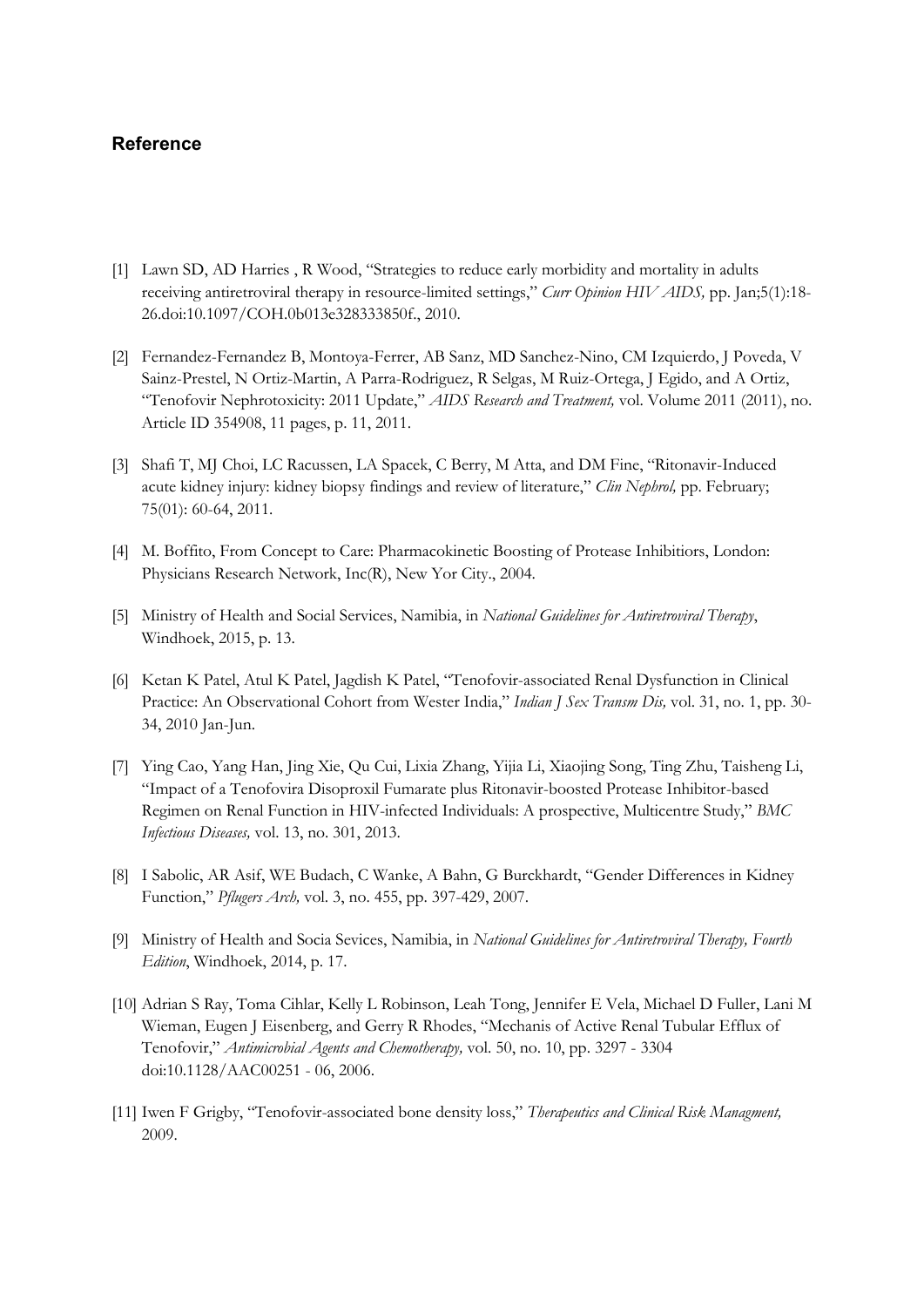- [12] Darren M Moss, Megan Neary, and Andrew Owen, "The Role of Drug Transporters in the Kidney: Lessons from Tenofovir," *Frontiers in Pharmacology,* vol. 5, no. 248, 2014.
- [13] Brian P Kearney, Anita Mathias, Angelique Mittan, John Sayre, Ramin Ebrahim, Andrew K Cheng, "Pharmacokinetics and Safety of Tenofovir Disoproxil Fumarate on Coadministration with Lopinavir/Rtionavir," *J Acquir Immune Defic Syndr. ,* vol. 3, no. 43, pp. 278 - 283, 2006.
- [14] Kiser JJ, Carten ML, Aquilante CL, Anderson PL, Wolfe P, King TM, Delahunty T, Bushman LR, Fletcher CV, "The Effect of Lopinavir/ritonavir on the Renal Clearance of Tenofovir," *Clin Pharmacol Ther,* vol. 2, no. 83, pp. 265 - 72, 2008 Feb;83(2):.
- [15] Jean C. Yombi; Anton Pozniak; Marta Boffito; Rachael Jones; Saye Khoo; Jeremy Levy; Frank A. Post, "Antiretroviral and the Kidneys in Current Clinical Practice," *AIDS,* vol. 5, no. 28, pp. 621 - 632, 2014.
- [16] Sorli Maria L, Guelar Ana, Montero Milagro, Gonzalez Alicia, Rodriguez Eval, Knobel Hernando, "Chronic Kidney Disease Prevalence and Risk Factors Among HIV-Infected Patients," *Journal of Acquired Immune Defficiency Syndromes,* vol. 48, no. 4, pp. 506 - 508, 2008.
- [17] Mark J Sarnak, Andrew S Levey, Anto C Shoolwerth, Josef Coresh, Bruce Culleton, L. Lee Hamm, Peter A McCullough, Betram L Kasiske, Ellie Kelepouris, Michael J. Klag, Patrick Parfrey, Marc Pfeffer, Leopold Raij, David J Spinosa, Peter W Wilson, "Kidney Disease as a Risk Factor for Development of Cardiovascular Disease: A Statment From the American Heart Association Counceils on Kidney in Cardiovascular Disease, High Blood Pressure Research, Clinical Cardiology, and Epidemiology and Prevention," *Circulation, Journal of The American Heart Association,* no. 108, pp. 2154 - 2169, 2003.
- [18] Dererk M. Fine and Joel E. Gallant, "Nephrotoxicity of Antiretroviral Agents: Is the List Getting Longer?," *The Journal of Infectious Diseases,* 2013.
- [19] Amanda Mocroft, Jens D Lundgren, Michael Ross, Christoph A Fux, Peter Reiss, Oliver Morane, Phillipe Morlat, Antonella d'Arminio Monforte, Ole kirk, Lene Ryom, "Cumulative and Current Exposure to Potentially Nephrotoxic Antiretrovirals and Development of Chronic Kidney Disease in HIV-postive Individuals with a Normal Baseline Estimated Glomerular Filtration rate: A Prospective Internation Cohort Study," *The Lancet HIV,* vol. 3, no. 1, pp. e23 - e32, 2015.
- [20] Jessica R Weinstein and Sharon Anderson, "The Aging Kidney: Physiological Changes," *Adv Chronic Kidney Dis,* vol. 17, no. 4, pp. 302 - 307. doi:10.1053/j.ackd.2010.05.002, 2010.
- [21] Lloyd Mulenga, Patrick Musonda, Albert Mwango, Michael J Vinikoor, Mary-Ann Davies, Aggrey Mweemba, Alexandra Calmy, Jeffrey S. Stringer, Olivia Keiser, Benjamin H. Chi, and Gilles Wandeler, "Effect of Baseline Renal Function on Tenofovir-Containing Antiretroviral Therapy Outcomes in Zambia," *Clinical Infectious Diseases,* 2014.
- [22] Department: Health, Republic of South Africa, "The South African Antiretroviral Treatment Guidelines," pp. 11 - 13, 2013.
- [23] Joel E Gallant, and Moore RD, "Renal function with use of a tenofovir-containing initial antiretroviral regimen.," *AIDS,* vol. Sep 24;23, no. (15), pp. 1971-5. doi: